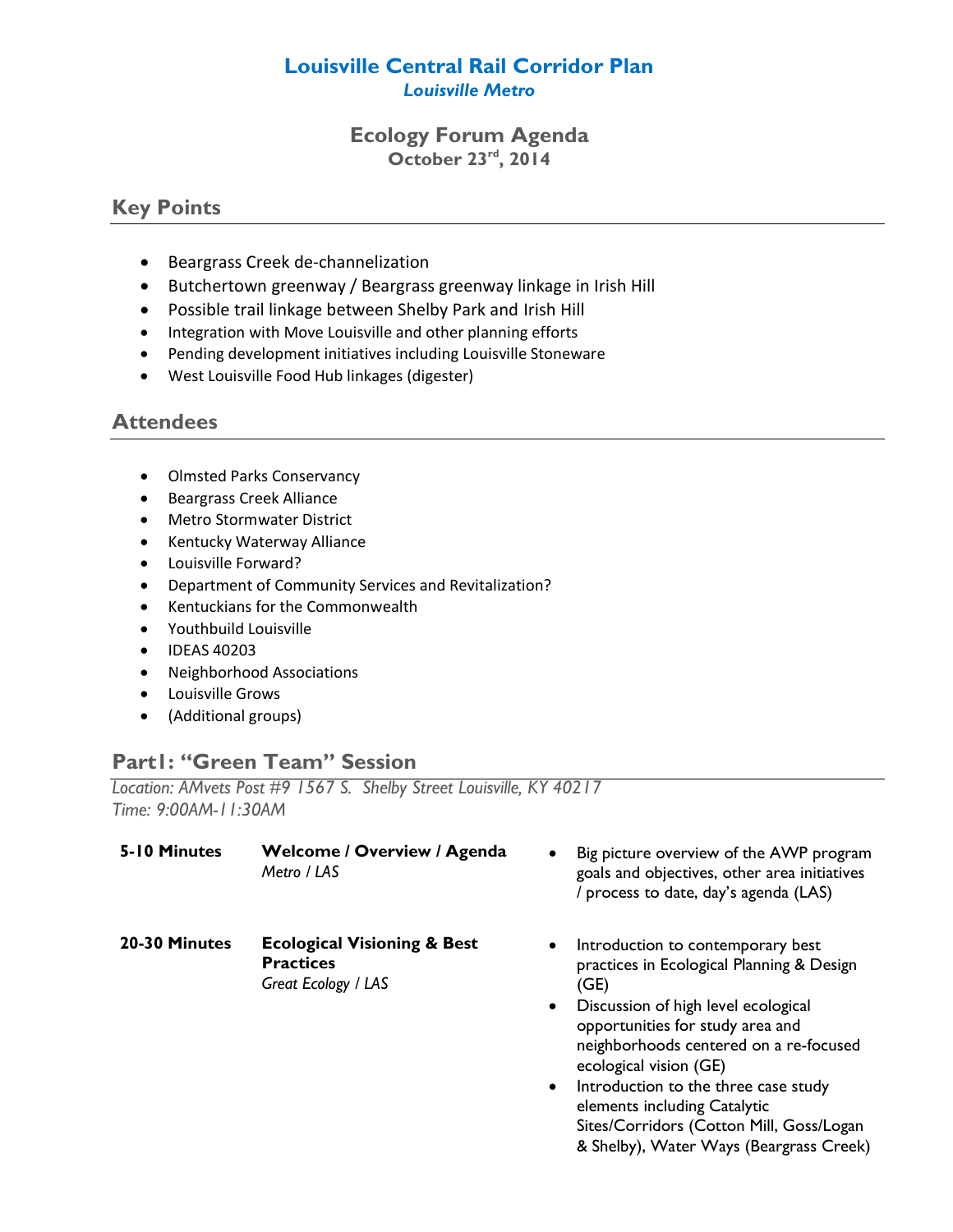and positioning the Waste Transfer/Exmet sites. (LAS)

### **Break Out Round Tables 3, 30 minute stations run simultaneously**

**Station 1: Restoring an Urban Ecosystem (Beargrass Creek)** *Team*

*Discussion topics will include:*

- o *Parks master plan implementation*
- o *Stormwater control best practices*
- o *Green infrastructure / development leveraging*
- o *Local community goals and objectives*

**Group discussion** (30-35 minutes) on short mid and potential for the long-term future of Beargrass Creek to address both natural communities and municipal needs, with specific discussion on scaling down to:

- The role (if any) of the MSD facility in the life of the adjacent neighborhoods including the basin
- The feasibility of creating a trail linkage to Irish Hill and the river
- Identification of additional brownfield redevelopment sites and their relationship with Beargrass Creek

## **Station 2: Creating an Urban Ecosystem (Industrial District)**

*Team + Keith Hackett*

*Discussion topics will include:*

- o *Materials reprocessing and green job creation*
- o *The role of the University of Louisville as an anchor institution*
- o *Target site remediation needs*

**Group discussion** (30-35 minutes) on how to create a pilot "eco-industrial" site on the waste transfer and Exmet parcels, with specific discussion on scaling up to:

- Expanding the target site program on to adjacent vacant parcels
- Determining how existing and new businesses might plug in
- Restoring vehicular connectivity across the rail line – is it necessary / desired?

#### **Station 3: Catalytic Sites & Corridors (Greater AWP)** *Team*

**Group discussion** (30 minutes) to brainstorm ideas on best practices for revitalization of brownfield sites (focused on the Louisville Cotton Mill as a case study) and the role of the adjacent corridors (Logan/Goss and Shelby Street)

- Reuse preferences and impacts on site decisions/planning, including programmatic relationships to the districts
- **•** Green infrastructure projects related to sites and corridors
- Alternative mobility projects and the impacts they can have on the surrounding community and Catalytic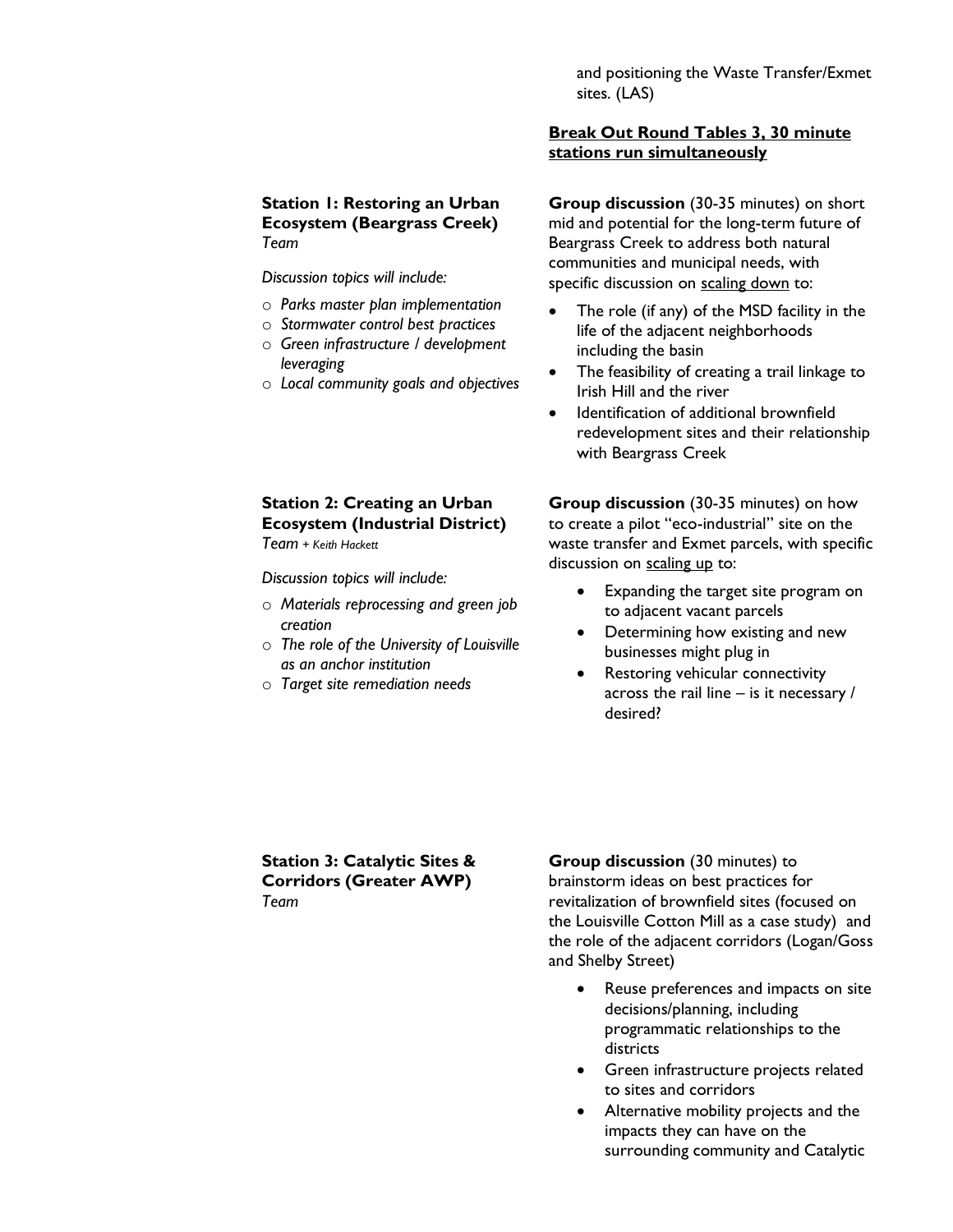# **Part II: Community Charrette**

*Date: October 23, 2014 Time: 6:00-8:00PM Venue: Shelby Traditional School Gym*

| <b>10 Minutes</b> | <b>Welcome / Overview / Agenda</b><br>Metro / CEPM / LAS                           | Big picture overview of the AWP program<br>and Metro goals and objectives<br>Summary of process, existing conditions;<br>$\bullet$<br>community issues and ideas; charrette<br>agenda                                                                                                                                                                                                                                                                                                                                                                                    |
|-------------------|------------------------------------------------------------------------------------|--------------------------------------------------------------------------------------------------------------------------------------------------------------------------------------------------------------------------------------------------------------------------------------------------------------------------------------------------------------------------------------------------------------------------------------------------------------------------------------------------------------------------------------------------------------------------|
| 15-20 Minutes     | <b>Ecological Visioning &amp; Best</b><br><b>Practices</b><br><b>Great Ecology</b> | Shortened version of morning<br>presentation including:<br>Introduction to contemporary best<br>$\bullet$<br>practices in Ecological Planning & Design<br>(GE)<br>Discussion of high level ecological<br>$\bullet$<br>opportunities for study area and<br>neighborhoods centered on a re-focused<br>ecological vision (GE)<br>Brief Introduction to the three case study<br>$\bullet$<br>elements including Catalytic<br>Sites/Corridors (Cotton Mill, Goss/Logan<br>& Shelby), Water Ways (Beargrass Creek)<br>and positioning the Waste Transfer/Exmet<br>sites. (LAS) |
|                   |                                                                                    | (10-15 minutes) Brief Presentation on 3<br>stations and results of the morning<br>session.                                                                                                                                                                                                                                                                                                                                                                                                                                                                               |
|                   |                                                                                    | 4 Break Out Stations run simultaneously<br>(1.5 Hours)                                                                                                                                                                                                                                                                                                                                                                                                                                                                                                                   |
|                   | <b>Station 1: Discussion on Local</b><br><b>Ecosystems</b><br>Team                 | <b>Interactive Exercise</b> that allows participants<br>to identify characteristics in the Germantown<br>/ Shelby Park AWP that could qualify as<br>ecosystem elements and identifying areas of<br>need and priority projects (to be further                                                                                                                                                                                                                                                                                                                             |